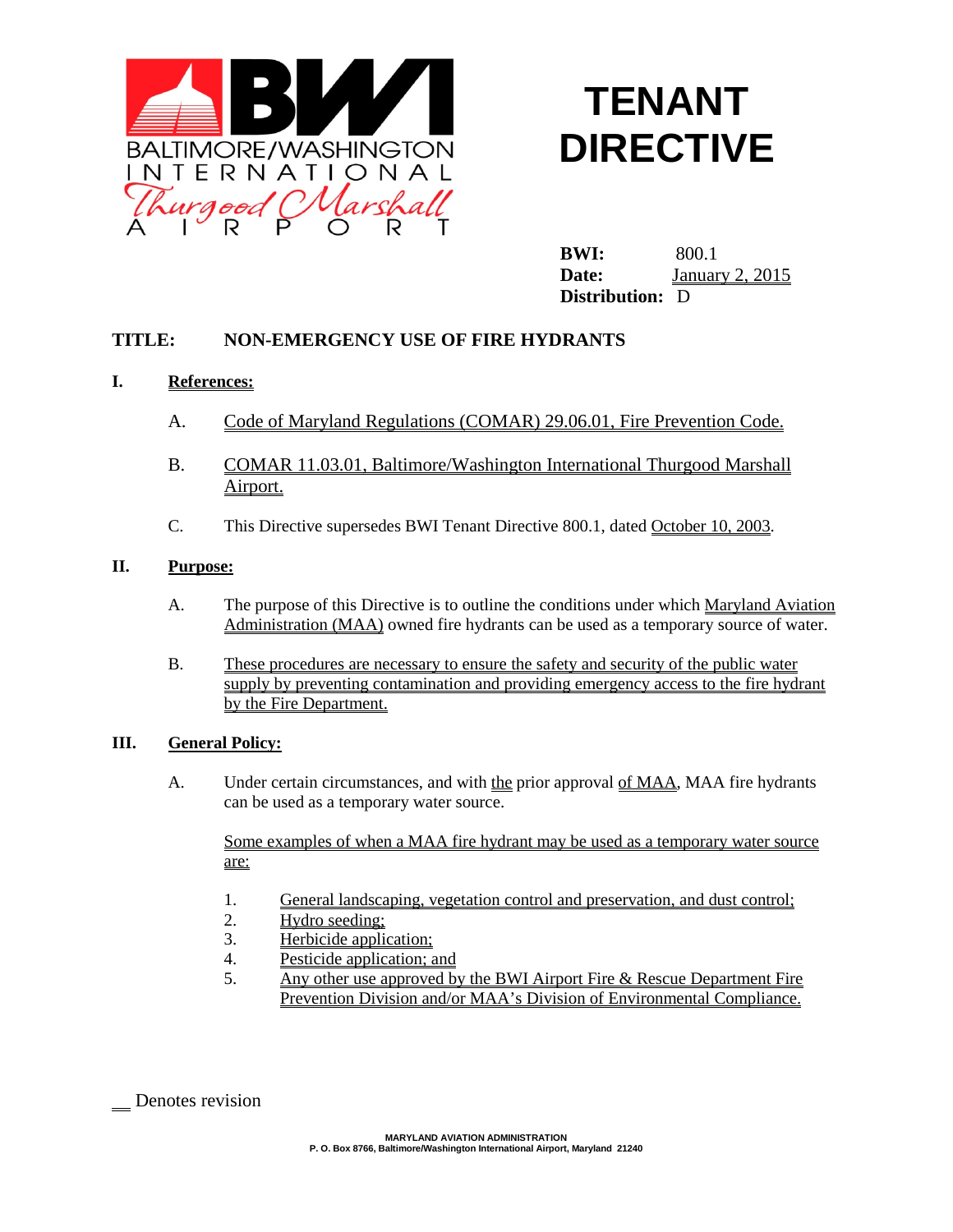## **IV. Definitions:**

- A. **Air Gap -** A space between the tank fill pipe and tank fill opening. This separation must be at least twice the diameter of the supply line, but never less than one inch, and permanently attached or fixed to the tank. Under no circumstances shall the fill pipe be handheld as a means of providing an air gap.
- B. **Backflow Protection Equipment** Equipment designed to prevent the reverse flow of water in a pipe or tank back into the potable water supply.
- C. **Fire Hydrant** A device for the delivery of water to the Fire Department during emergency operations. This device could be connected to the city water supply or building fire protection system. This definition shall include free standing, underground and wall hydrants.
- D. **Fixed** Equipment that is fixed to the tank or tanker being filled.
- E. **Gate Valve -** Equipment used to control the flow of water after the hydrant has been opened.
- F. **Listed** Equipment tested and approved by a recognized testing firm such as Under Writers Laboratories.
- G. **Non-MAA Related Project -** Any project, construction or otherwise, that is not being funded by the MAA or is required for day-to-day operations and is under the authority of the Division of Contract Support.
- H. **Portable** Equipment that is not fixed to hydrant, tank or tanker being filled.
- I. **Potable Water** Water from any source which has been investigated by the health agency having jurisdiction and which has been approved for human consumption.

#### **V. Procedures:**

- A. The following instructions shall be followed before using any MAA fire hydrant for nonemergency use.
	- 1. All persons needing to use an MAA fire hydrant shall contact the Fire Prevention Division, BWI Airport Fire & Rescue Department, at 410-859-7511 at least 72 hours in advance of anticipated fire hydrant use to initiate the review and approval process.
	- 2. The following information will be required from the user at the time of contact with the Fire Prevention Division:
		- a. Reason for use;
		- b. Duration of use;
		- c. Work site location;
		- d. Company name;
		- e. Company address;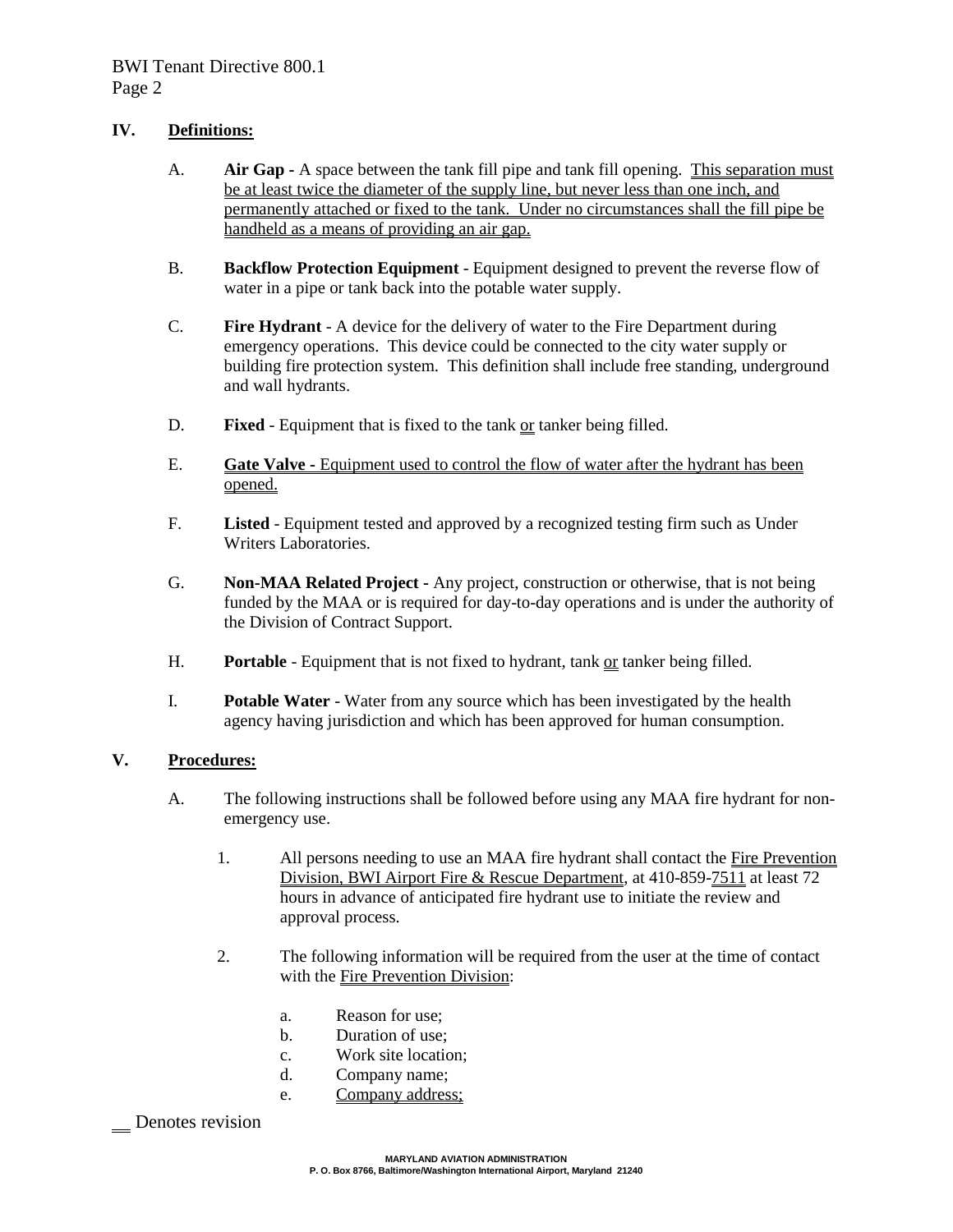- f. Point(s) of contact (POC);
- g. POC phone numbers;
- h. Fire Hydrant number and location; and
- i. A list of any chemical, herbicide and/or pesticides being used and the applicable Safety Data Sheets (SDS).
- 3. The approval for MAA fire hydrant use shall include an inspection of the required equipment (see lists below) and sufficient understanding of hydrant use procedures by the user.
	- a. Portable Equipment (provided by user):
		- 1) Fire hydrant wrench;
		- 2) 2½-inch gate valve, with National Standard Thread (NST);
		- 3) ¾-inch meter (rated at 25 GPM) for use with a garden hose or 3 inch meter (rated at 350 GPM) for use with a 2½-inch fire hose (if applicable);
		- 4) 2½-inch NST to ¾-inch reducer for garden hose applications (if applicable);
		- 5) Backflow protection equipment;
		- 6) 2½-inch listed fire hose with NST or garden hose (if applicable); and
		- 7) Garden hose listed for at least 100 PSI working pressure.
	- b. Fixed Equipment (provided by user): For tanker truck, tank-mounted trailer or other similar equipment:
		- 1) Tank fill lines shall have an air gap provided at tank fill location; and
		- 2) Backflow protection, portable or affixed to tank fill lines, shall be provided.
- 4. The use of fire hydrants shall be determined by the operation being performed. To prevent contamination of any potable water supply and accidental damage or premature wear on the hydrant, the following procedures shall be followed:
	- a. Landscaping operations: When using a fire hydrant to supply water to a garden hose for watering plants, etc., the following shall be attached to the hydrant:
		- 1) 2½-inch gate valve and a hydrant backflow meter assembly with garden hose outlet.
		- 2) The fire hydrant shall be fully opened following the instructions on Attachment A. After the hydrant has been opened, the gate valve shall be opened to provide the desired pressure/flow to the garden hose. The hydrant shall remain fully open during operations, and the gate valve shall be used to control water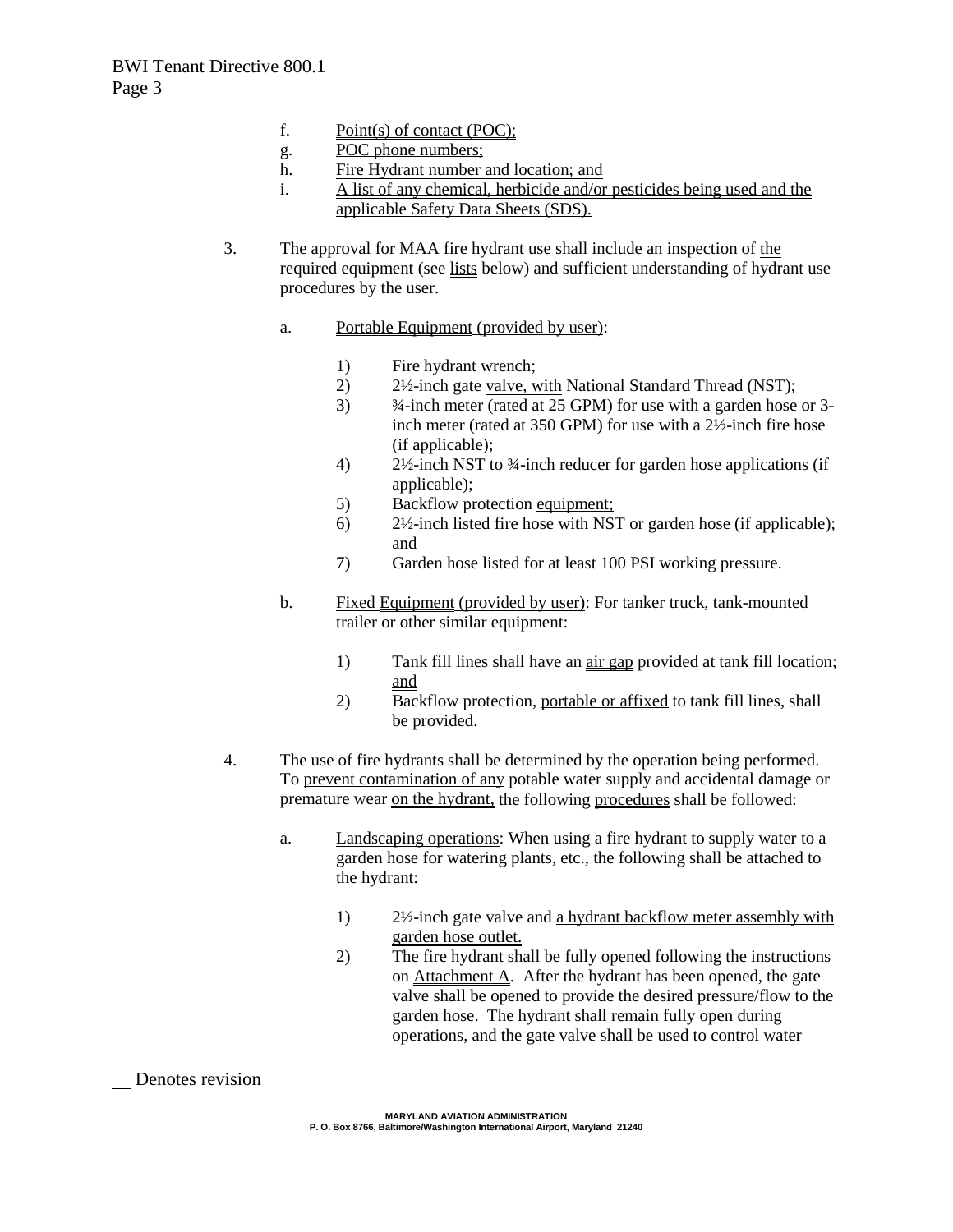flow. After the landscaping operations are completed, the following procedures shall be used for shut down:

The gate valve shall be closed fully and then the hydrant shall be closed slowly, and all equipment removed and caps installed.

**NOTE:** If filling tanks containing chemicals/pesticides, do not insert the hose into the tank. The tank shall be filled by providing a fixed air gap with a minimum separation of twice the diameter of the supply line between the water supply and the flood-level rim of the receiving vessel.

- b. Tanker truck or any similar operations: When using a fire hydrant to supply water to fill tanks on mobile equipment, etc., the following shall be attached to the hydrant:
	- 1) Hydrant backflow meter assembly if no air gap is provided.
	- 2) The fire hydrant shall be fully opened following the instructions on Attachment A. The hydrant shall remain fully open during operations. After operations are completed, the following procedures shall be used for shut down:
		- The hydrant shall be closed slowly, and all equipment removed and caps installed. Refer to Attachment C for proper methods of attachment for air gap and backflow prevention.
- 5. Non-MAA related projects requiring the use of MAA fire hydrants shall be subject to a water usage fee. After the permit has been approved and the user has completed its operations, MAA shall review and determine the amount of water used and any water usage fee due from the user. See Attachment E. The water usage fee shall be determined as follows:

| Fee     | <b>Gallons of Water</b> |
|---------|-------------------------|
| \$10.00 | $0 - 1,000$             |
| \$20.00 | $1,001 - 2,000$         |
| \$30.00 | $2,001 - 3,000$         |
| \$40.00 | $3,001 - 4,000$         |
| \$50.00 | $4,001 - 5,000$ , etc.  |

**Checks or money orders are to be made payable to the Maryland Aviation Administration and may be mailed to:**

**Maryland Aviation Administration P.O. Box 17483 Baltimore, Maryland 21297-1483**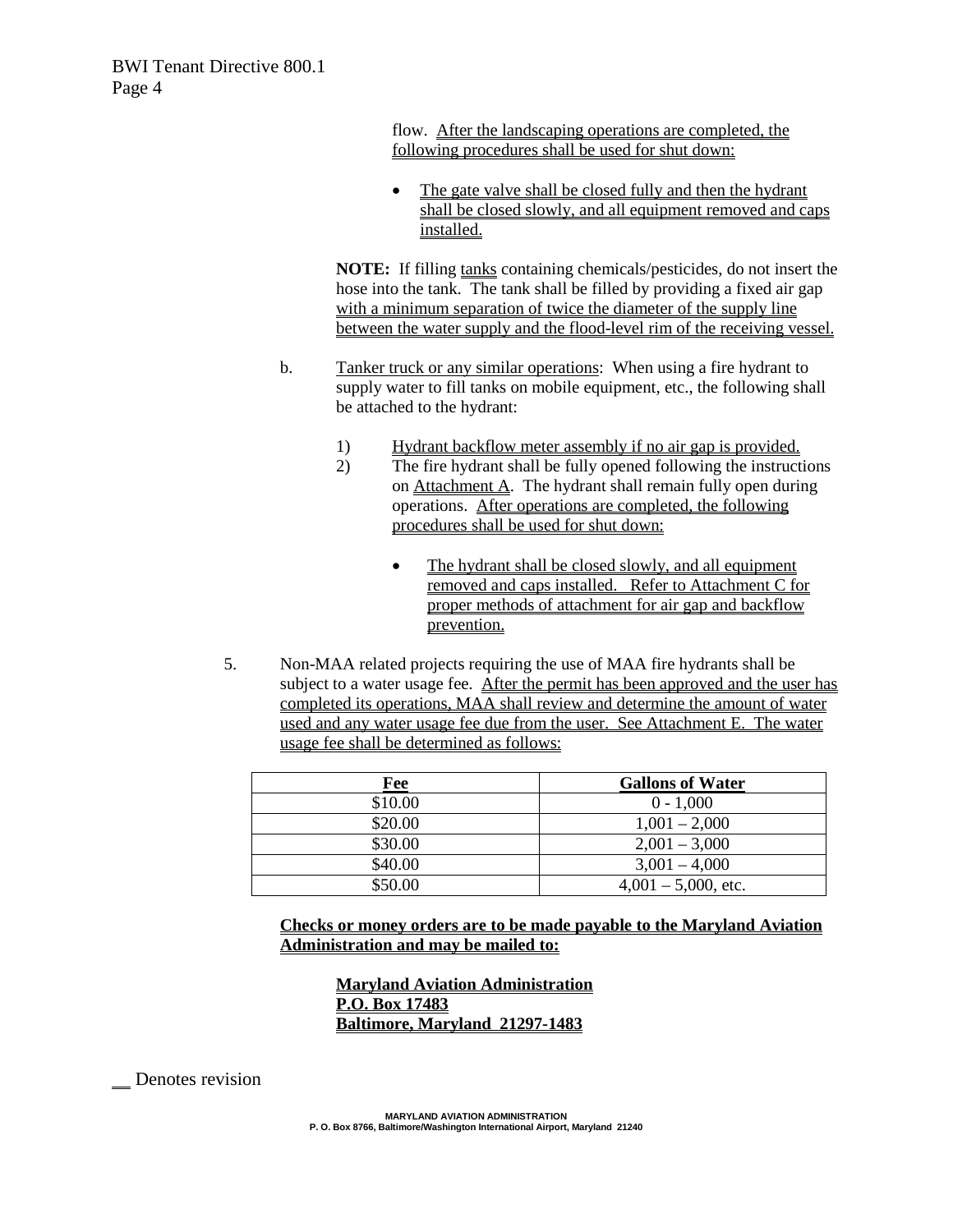## **Payment can also be made by VISA or MASTERCARD by calling 410-859-7707.**

- 6. The use of wall-type hydrants at the Terminal Building shall be prohibited. These hydrants are for emergency use only. If they are used by anyone other than the Fire Department, the user may be subject to penalties in accordance with the laws of the State of Maryland.
- 7. A limited amount of meters, gate valves and hydrant backflow meter assemblies that may be used for the purposes of this Tenant Directive are available from MAA. If you are interested in borrowing MAA equipment for the purposes of this Tenant Directive, contact Building Maintenance at 410-859-7200.
- 8. Responsibility Statement: The authorized user of any MAA fire hydrant shall be responsible for any breakage incurred during the use of that hydrant and shall be billed for any repairs required to return the fire hydrant into service. If an employee of the Fire Department or MAA witnesses improper or unsafe operations, that employee shall instruct the user to immediately shut down the operations and remove all equipment and contact the Division Chief of the Fire Prevention Division for corrective resolution.

## **ELECTRONIC COPY ORIGINAL ON FILE IN AIRPORT OPERATIONS**

John A. Stewart **Director** Office of Airport Operations

Attachments

- A. Fire Hydrant Operation
- B. Fire Hydrant Detail
- C. Air Gap Illustrations
- D. Hydrant Backflow Meter Assembly
- E. Fire Hydrant Use Permit (MAA-023)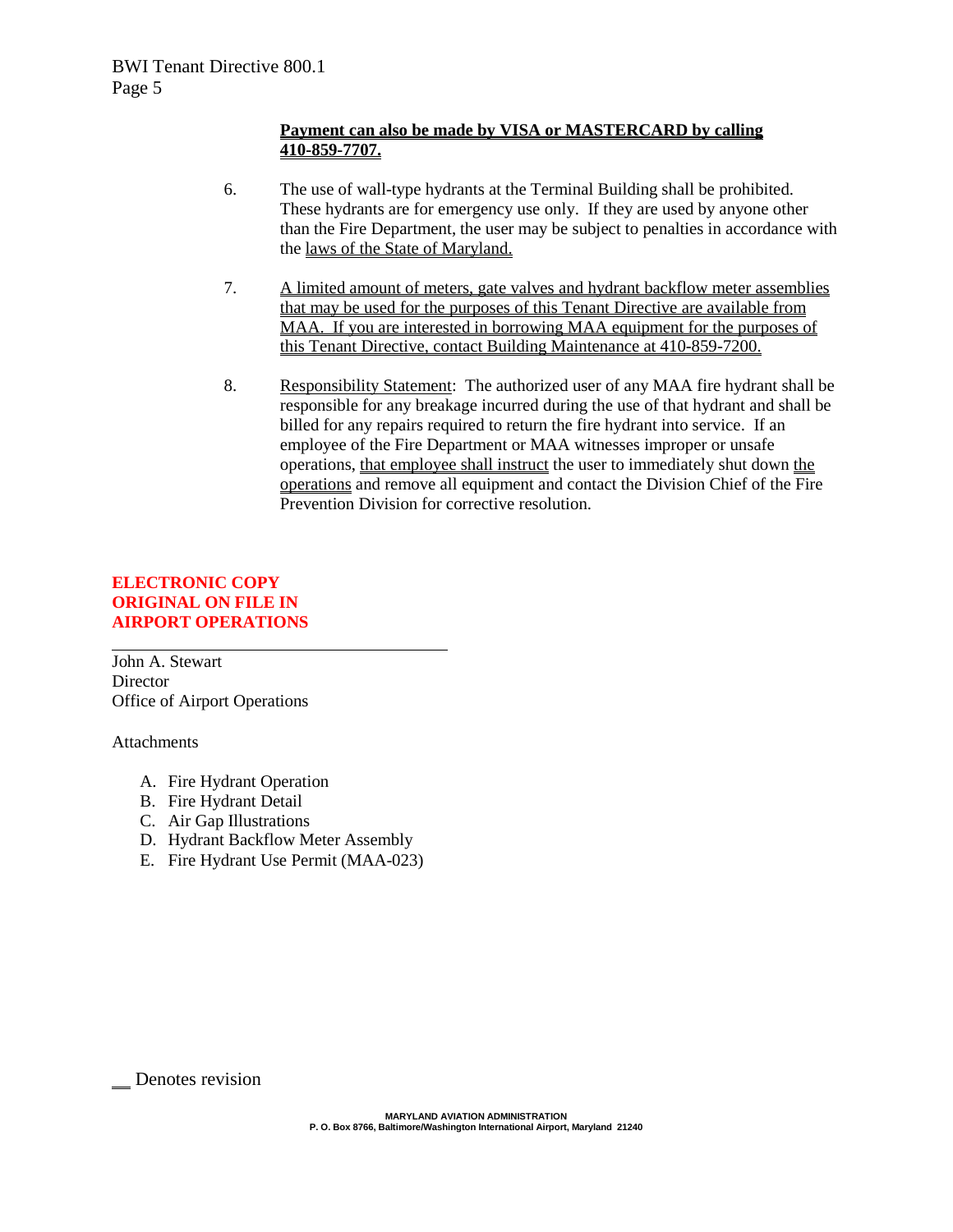# **ATTACHMENT A**

# **FIRE HYDRANT OPERATION**

Using a hydrant wrench **(no pipe wrenches),** remove the desired nozzle cap.

**NOTE:** Only use a wrench specifically designed for fire hydrants. Any other type of wrench may cause damage to the nozzle cap and operating nut. The use of a "cheater bar" or "cheater pipe" is prohibited.

- Do not remove or alter the nozzle cap chains.
- \* Check the remaining nozzle caps to assure they are snug on the nozzles and will not blow off under pressure.
- Attach the hydrant wrench to the operating nut on top of the hydrant bonnet and adjust; tighten the wrench to prevent any slippage.
- $\triangle$  Following the directional arrow stamped on the bonnet or bonnet flange, turn the operating nut until the hydrant is fully open. Partial opening of a hydrant will result in the bleeder drain ports remaining open and washing out the underground area around the hydrant causing damage.
- Always open a hydrant completely, approximately 8-10 turns. Do not force a hydrant to a complete stop. If necessary to control the output flow, attach a hydrant gate valve between the nozzle and the apparatus and throttle flow using the valve.
- \* Continuously monitor the hydrant flow output to assure no damage or safety hazard will result from excessive flooding. Obtain water as necessary.
- Slowly close the hydrant (approximately five revolutions per minute). Never close down a hydrant fast, this could result in a water hammer and possible damage to the water distribution system.
- Replace nozzle cap and tighten with hydrant wrench to assure it is snug on the nozzle.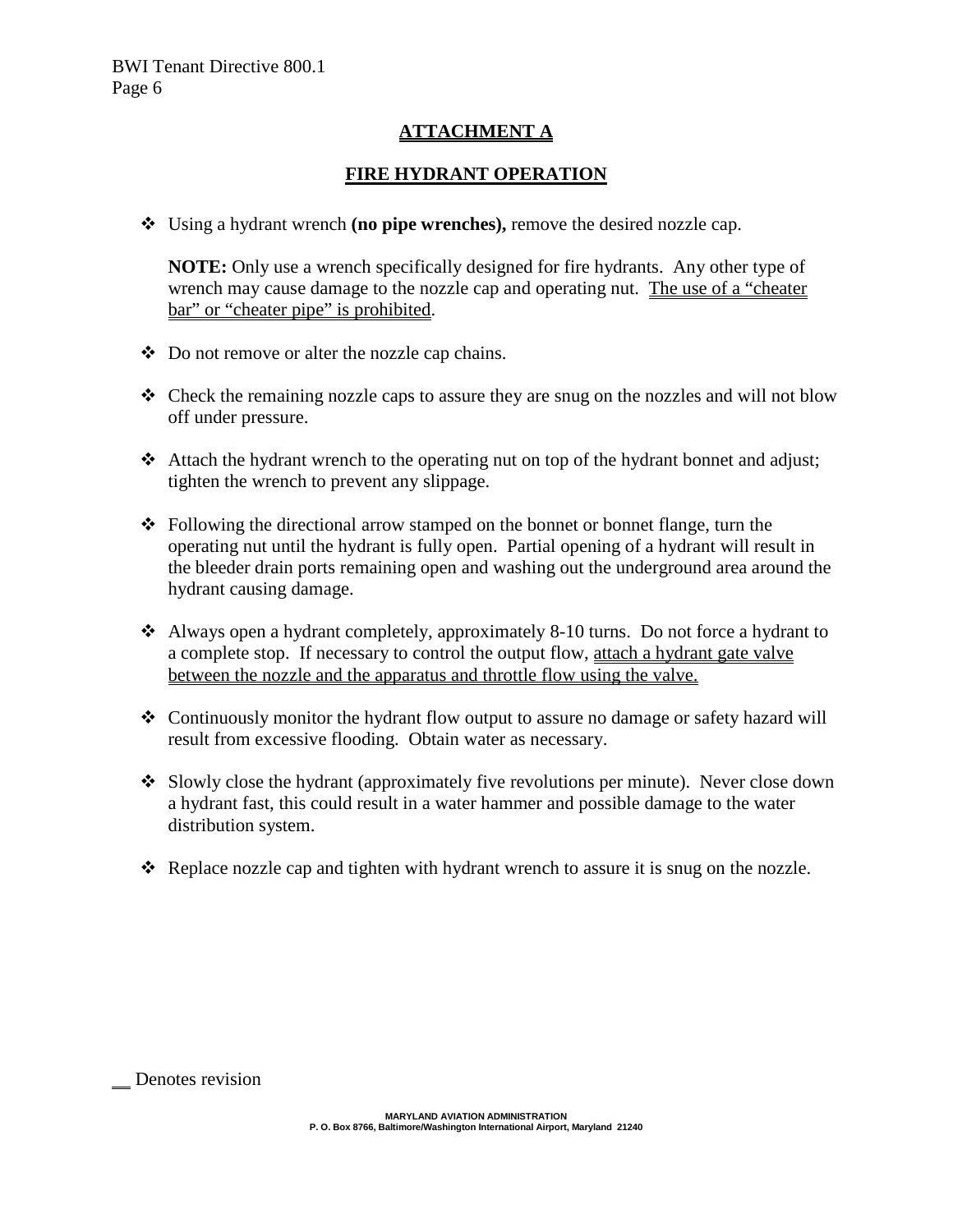# **ATTACHMENT B**

# **FIRE HYDRANT DETAIL**



- $\div$  2½-inch nozzle threads are national standard thread.
- \* The 4½-inch nozzle may have standard nozzle cap as illustrated on the above hydrant or large diameter hose (LDH) connection as shown in the illustration below. The 4½-inch connection on the hydrant **shall not be used without prior approval.**



LDH Nozzle Connection & Cap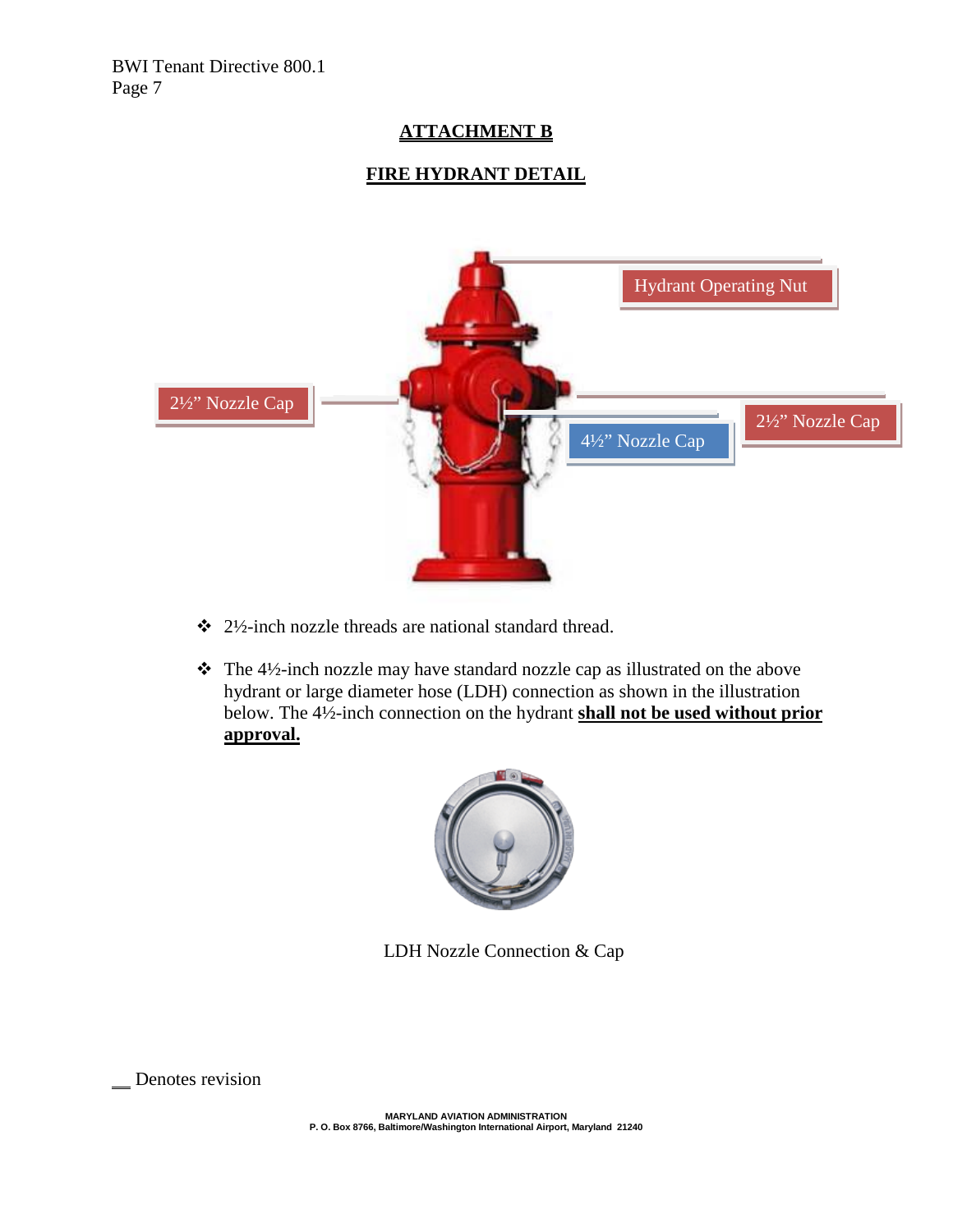# **ATTACHMENT C**

# **FIXED AIR GAP ILLUSTRATIONS**

The general configuration of an approved air gap is illustrated below:



Denotes revision

**MARYLAND AVIATION ADMINISTRATION P. O. Box 8766, Baltimore/Washington International Airport, Maryland 21240**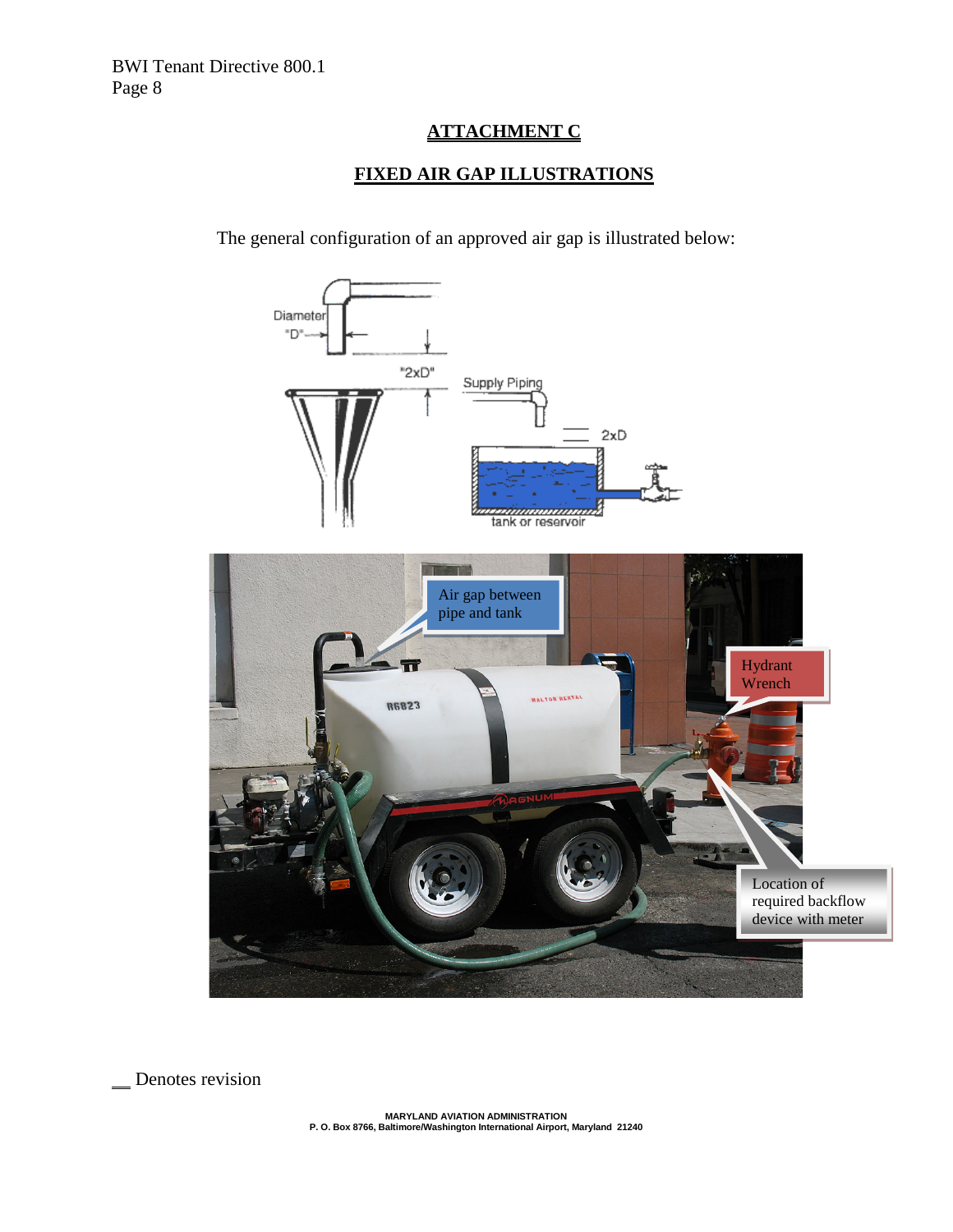BWI Tenant Directive 800.1 Page 9

# **ATTACHMENT D**

# **HYDRANT BACKFLOW METER ASSEMBLY**



Example of hydrant backflow meter assembly attached to a fire hydrant. The assembly shall be supported with a pipe or jack stand to prevent damage to the hydrant nozzle.